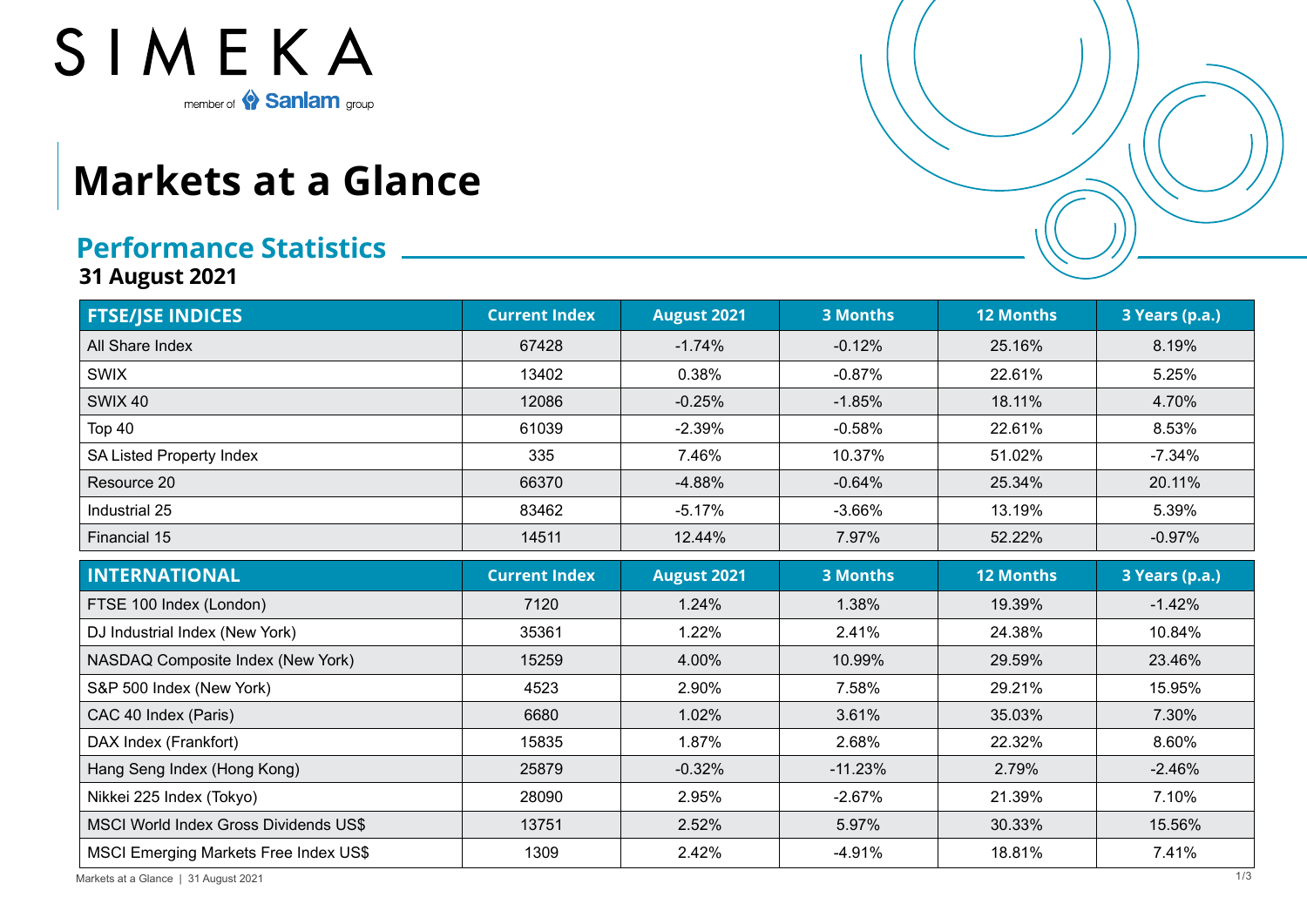| <b>FIXED INTEREST</b> | <b>August 2021</b> | <b>3 Months</b> | <b>12 Months</b> | 3 Years (p.a.) | 5 Years (p.a.) |
|-----------------------|--------------------|-----------------|------------------|----------------|----------------|
| <b>ALBI</b>           | 1.70%              | 3.66%           | 14.84%           | 9.97%          | 9.62%          |
| <b>STeFI</b>          | 0.32%              | 0.95%           | 3.83%            | 5.86%          | 6.50%          |
| <b>INFLATION</b>      | <b>August 2021</b> | 3 Months        | <b>12 Months</b> | 3 Years (p.a.) | 5 Years (p.a.) |
|                       |                    |                 |                  |                |                |
| <b>CPI</b>            | 1.08%              | 1.42%           | 4.64%            | 3.93%          | 4.30%          |

Note: Inflation figures have a one month lag period

| <b>EXCHANGE RATES</b>    | <b>31 August 2021</b> | 31 July 2021       | 31 May 2021        | <b>31 August 2020</b> | <b>31 August 2018</b> |
|--------------------------|-----------------------|--------------------|--------------------|-----------------------|-----------------------|
| ZAR/US\$                 | R <sub>14.52</sub>    | R <sub>14.62</sub> | R <sub>13.74</sub> | R <sub>16.94</sub>    | R <sub>14.68</sub>    |
| ZAR/EUR                  | R <sub>17.15</sub>    | R <sub>17.34</sub> | R <sub>16.80</sub> | R20.22                | R <sub>17.04</sub>    |
| ZAR/GBP                  | R <sub>19.98</sub>    | R20.31             | R <sub>19.53</sub> | R22.64                | R <sub>19.03</sub>    |
| <b>COMMODITIES</b>       | <b>31 August 2021</b> | 31 July 2021       | 31 May 2021        | <b>31 August 2020</b> | <b>31 August 2018</b> |
| Gold US\$/oz             | \$1,814.85            | \$1,825.75         | \$1,899.95         | \$1,957.35            | \$1,202.45            |
| Platinum US\$/oz         | \$1,001.00            | \$1,044.00         | \$1,170.00         | \$930.00              | \$798.00              |
| Oil (Brent) US\$/barrel  | \$71.63               | \$75.41            | \$69.33            | \$45.28               | \$77.73               |
| <b>INTEREST RATES</b>    | <b>31 August 2021</b> | 31 July 2021       | 31 May 2021        | <b>31 August 2020</b> | <b>31 August 2018</b> |
| <b>SA REPO RATE</b>      | 3.50%                 | 3.50%              | 3.50%              | 3.50%                 | 6.50%                 |
| <b>ECB INTEREST RATE</b> | $0.00\%$              | $0.00\%$           | $0.00\%$           | $0.00\%$              | $0.00\%$              |
| <b>US FEDERAL RATE</b>   | 0.25%                 | 0.25%              | 0.25%              | 0.25%                 | 2.00%                 |

Note: Information stated as at the date indicated